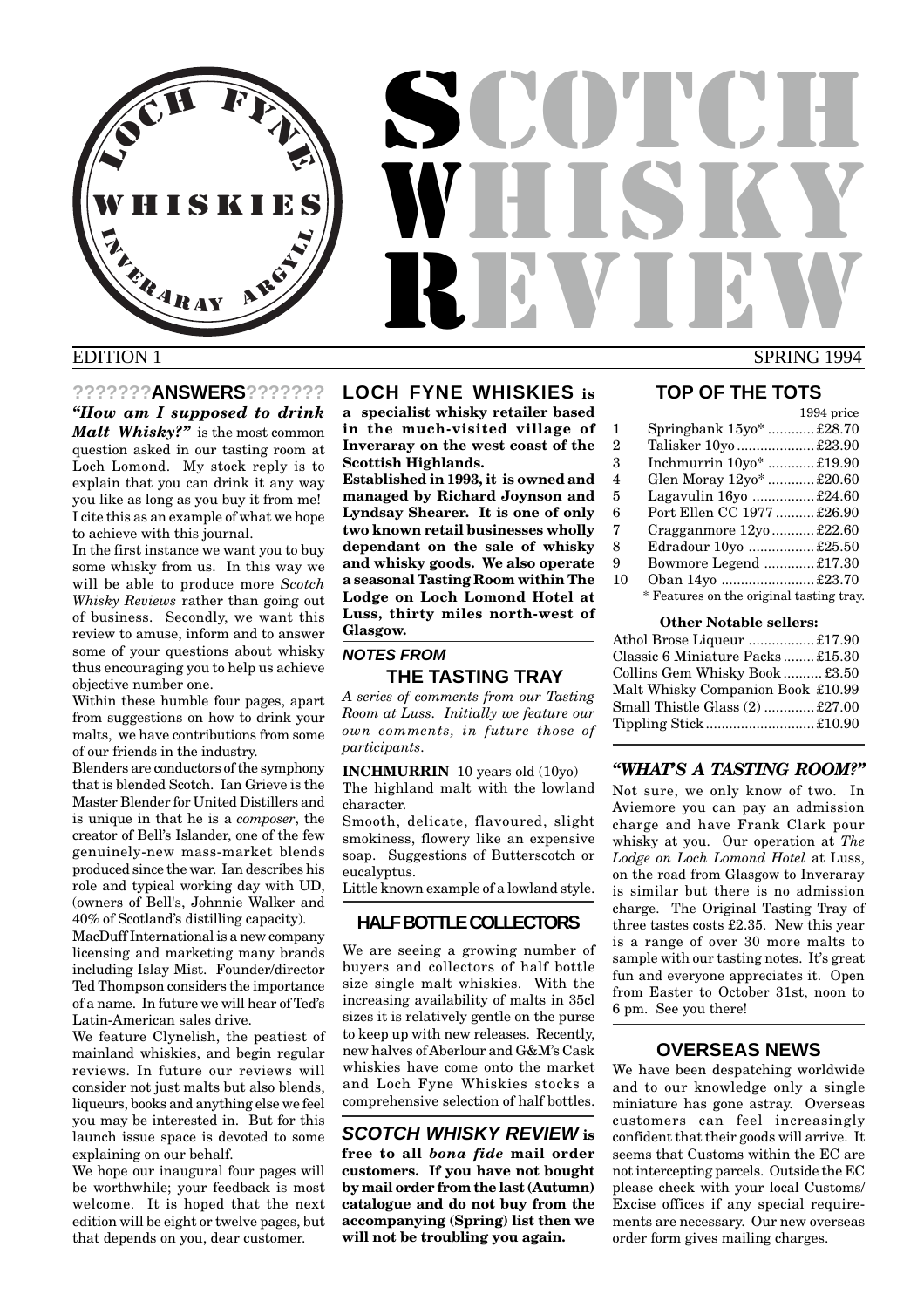# **THE ROLE AND WORKING DAY OF A MASTER BLENDER**

#### **Ian Grieve, Master Blender, United Distillers**

**Much is written about the whisky makers art. How the barley is malted; the skills of the mashman and stillman and how the whisky is locked away in dark warehouses for a great many years until its individual character is formed. But travel to any distillery and ask the mashman and stillman, in fact anyone who makes Scotch Whisky, where they think the hardest task lies and the answer will in general be the same; in the blending.**

The international reputation and popularity of Scotch Whisky has been built on blended whisky. Indeed, if the practice of blending had not started, the whisky industry of Scotland as we know it today would not have developed beyond a cottage industry.

Prior to the mid 1800's, grain and malt whiskies were drunk singly with limited appeal. It was in the 1860's that Andrew Usher discovered that by blending various grains and malts together, he created a blend of whiskies which had much greater popular appeal.

Skill and experience is required to produce a good blend of Scotch, often containing up to 40 single malt and grain whiskies each with their own characteristics. When selecting whiskies for a blend it is very much like selecting guests for a dinner party, you must strike the correct balance of personalities. Some malts have very little appeal on their own but blended together with others they balance beautifully.

Blending is the art of combining whiskies from different distilleries, both malts and grains, each with its own character, to compliment and enhance their respective flavours. Thus blending is in no sense a dilution but the combining of like with like to produce a whisky that brings out the best qualities of each of its constituent parts.

The objective of the blender is first to produce a whisky of a definite and recognisable character. His second objective is to achieve consistency. It is of the greatest importance that his blend should never vary from this standard which customers all over the world have come to expect.

From a predetermined formula, the various single whiskies are allocated as a blend and as a result planning and stock holding play an important role in ensuring that the Blender's criteria can be consistently maintained to ensure the quality and consistency of the product. Whisky Blenders work by their sense of smell alone. A little whisky from the cask is poured into a tulip shaped glass, water is added and the glass shaken

before the whisky is nosed. The addition of the water releases the full aroma of the whisky and reduces it to the correct strength for sampling. Providing that his nose tells him that everything is alright, the Blender can accept the sample.

In Bell's, following the blending of the whiskies, they are filled back into cask for the marrying period of several months commonly known as the "Honeymoon Period". The object of this is to allow the different whiskies each with their individual characteristics to "marry" and to become intimately mixed. This is a very expensive process but experience has shown that it is essential if a blended whisky of quality is to be produced.

reinforce the high qualities and differing Eight bolls is over a tonne, sufficient While the traditional role of the Master Blender remains, I also frequently support the Company's Marketing and Sales activities giving presentations to key customers and opinion forming groups to styles of Company products. My day can be varied . It can involve catching the "red eye", followed by meetings and presentations to key accounts, supporting the sales force, and then travelling to give a tutored nosing and tasting elsewhere in the UK during the evening.

In the late 1980's, I was responsible for the creation of Bell's Islander. It is very difficult to create a new blend when you consider how many different blends are marketed. It helps if you are given some guidance by the Marketeers as to its positioning in the Market Place. My brief was to create a blend of the highest quality positioned between Premium whiskies such as Bell's and deluxes (Dimple) and malts. It was to be targeted at the discerning whisky drinker who was looking for something special but not so special as deluxes and malts.

To develop the blend, I examined over 70 whiskies, seeking individual characteristics that could be blended together to create a unique nose and taste that would appeal to the discerning whisky drinker. This was largely done by trial and error and based on my experience of blending Bell's—it is important to ensure no one whisky dominates.

Finally I settled on 40 grains and malts with a strong bias towards malts from the Islands, hence the name "Bell's Islander". In essence creating this new blend could be compared to composing a piece of music to be played by a forty piece orchestra.

I feel the industry should continue to promote the quality and heritage values of its wonderful products to the consumer, who also should be encouraged to try drinking blends with various mixers and in different forms, (and single malts with the addition of water). Undoubtedly this will be to the long term benefit of the industry and all those who work in it.

After all, the Scotch Whisky industry plays a very important role in our economy.



#### **500 YEARS OF SCOTCH**

In 1494, the Scottish Exchequer Roll listed, "Delivery of eight bolls of malt to Friar John Col wherewith to make aquavitae". This, the first recorded mention of any distillation in Scotland, is being celebrated by the Scotch whisky industry. Today's *water of life* gets its name from the Gaelic direct translation of aquavitae, 'uisge beatha', pronounced ooshkubeha (ooshku, whence whisky).

malt to make over 1,400 bottles so we can assume the good friar and his pals had been at it for some time before 1494. Personal use only, of course!

There are many ideas as to the origins of whisky. It's known that the Egyptians were able to boil beer and collect the steam distillate as early as 800 BC. One likely suggestion regarding the introduction of distillation into Scotland is by Irish monks as early as the 5th century. The use of malted barley developed bout 1200 but it was not until the 1700's that the product could be considered to be drinkable or indeed safe.

It is very possible that the Scots have been distilling for over a thousand years. This heritage is reflected in the high quality of today's product which, unlike most others, has not been compromised, only continuously improved since Friar John Cor's historic delivery.

# **LETTER(S?)**

look forward to your first newsletter. Hey, can I write some smart-assy letterto-the-editor for your first issue? I always wonder when I read first issues of magazines and see letters-to-the-editor... Were they written by psychics??

*Sean Cavanaugh, California*

# **NOTES FROM THE TASTING TRAY**

#### **SPRINGBANK** 15yo

A smell of saltiness. A nose that is briny, fresh, sweet and savoury with a musty ld books, nutty character; fruity with a mell of leather. Medium sherried with full lingering finish.

Springbank certainly is a complex whisky!

Scotch Whisky is Britain's fifth largest export earner.

**.......WELL I NEVER!**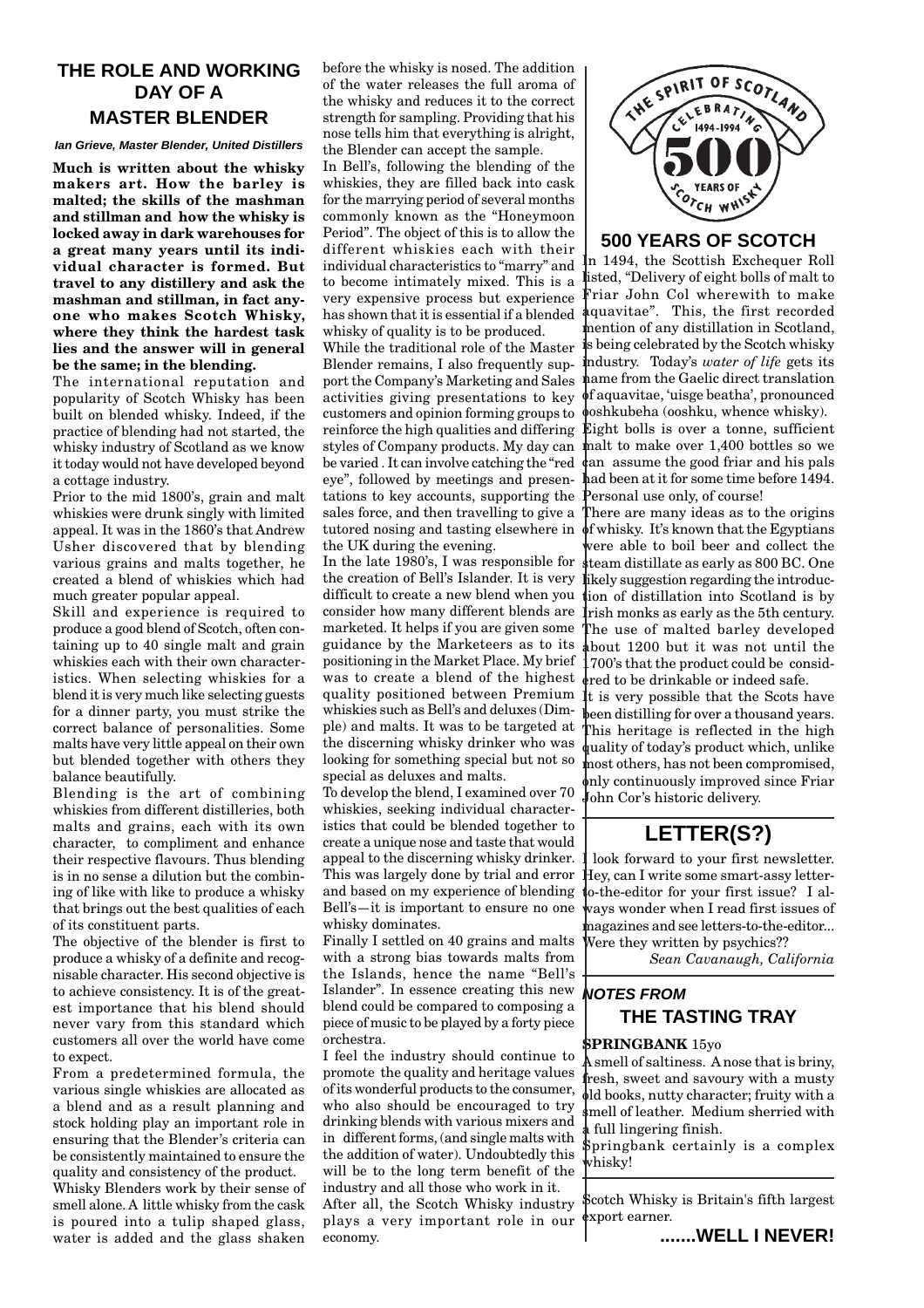# **FEATURED DISTILLERY**

# **CLYNELISH**

Located on the North-East coast of Sutherland, midway between Inverness and John O'Groats, in the town of Brora, the original distillery at Clynelish was purpose-built to serve the new farms being established on the fertile land of Sutherland's North Sea coastal strip.

The distillery was built for £750 in 1819 by the future Duke of Sutherland to provide a ready market for the grain grown by his tenant farmers on improved coastal land. The Duke, most noted for his clearances of 15,000 people to make way for sheep, married into the estate via the Countess of Sutherland, developed a coastal community with those people who did not emigrate.

Brora was built as an industrial town with a fishing harbour, coal pit, and distillery. Further, it was hoped that by providing a steady market for grain, farmers would no longer support the illicit distillers whose existence, according to a contemporary report, had "nursed the people in deceit and vice". Clynelish Distillery was a model design: spent grains, the by-products of distilling, were used in an adjoining piggery, and part of Brora Moor was

reclaimed using the manure the herd produced to grow more barley to supply the distillery; coal from the mine at Brora fuelled the fires beneath the stills. The farm at Clynelish was leased to James Harper, originally from Midlothian, who started the distillery with one wash still and one spirit still, producing 10,015 gallons (45,527 litres) in 1821-22.

The distillery and farm thrived, unlike the coal pit which yielded inferior coal and quickly closed. Highland cattle from Clynelish won the first prize in their class, and sheep gained other awards, at the Smithfield Show in 1894.

The quality of Clynelish whisky was so prized at that time that only private customers were supplied, not only "all over the Kingdom" but abroad as well, commanding "very valuable exports", and "trade orders were refused".

When the Leith whisky blenders, Ainslie & Co, bought over the distillery in 1896 they enlarged the premises for both production and warehousing to satisfy the demand from wholesalers as well as from private customers.

In 1912 the distillery became the property of The Distillers Company Limited and in 1930 Scottish Malt Distillers Ltd.

In March 1931 the economic recession forced Clynelish to close. Production restarted in September 1938, only to shut down from May 1941 until November 1945 because of restrictions on the supply of barley to distillers during the Second World War.

In the 1960's Clynelish was again brought up to date when electricity was installed and the stills which had been heated by a hand-fired coal burning furnace were converted to internal steam heating.

Clynelish was replaced by a new distillery built on an adjacent site in 1967-8. The six stills in the new distillery were run on the most up to date lines, while retaining the traditional still shape and the original water supplies from the Clynemilton Burn ensured that the sought after quality of Clynelish whisky remained unchanged.

The original distillery was closed for a short time but reopened as "Brora Distillery" from April 1975 until May 1983 when it closed for the last time.

The modern distillery produces a marine influenced malt, often described as being of an island character. It is not as fully peated as any of the Islay malts but the sea, iodine and peat are discernable while not overpowering. Most of the production is used for blending although the single malt is available in the bottlings reviewed below.

*Alfred Barnard, 1887—"It is sent out duty paid to private customers all over the kingdom, and the demand for it in this way has become so great that the firm have for some years been obliged to refuse trade orders."*

# **CLYNELISH**

#### FIVE BOTTLINGS AVAILABLE

**MARKET HOUSE—**14yo, 43%, £28.40. One of United Distillers boxed 'fauna and flora' series. Presentation: high quality wooden box; elegant, tapered clear bottle; black and amber print on beige label featuring wildcat and description and history of distillery and character of whisky (*fruity, slightly smoky single malt scotch whisky much appreciated by connoisseurs).*

Clear, fruity nose with a hint of the seaside, very faint peat and sherry sweetness.

Dry, malty, smoky taste with a teasing peatiness.

Finish is delightfully light and long.

**CADENHEAD —** 11yo, 66.7%, £35.20. Authentic cask bottling, new presentation—gold and white lettering onto green glass with small label giving details of contents.

Nose— like a new tin of Quality Street! Grass and Chocolate.

Taste—citric, pepper, sweet and full, clings to the tongue.

Finish—Medium, spicy.

**G & M**—12yo, 57%, £30.90. Standard bottle, screw cap, two tone label with line drawing of distillery. Nose—smoke, peat, sherry, sea, less chocolate than Cadenhead. Taste—malt, slight smoke and faint but distinct peat (Brora style). Long lingering 'sticky' finish. Good stuff!

**SIGNATORY**—28yo, 50.7%, £53.90. Dumpy bottle with buff label, attractive, black leatherette presentation case with perspex panel. (Vintage 1965).

Nose of sweetness, peat and iodine. Slight citrusness.

A thick tongue-coating, smooth, tamemedicinal whisky with a long finish. A good example of the benefits of further maturation.

From the old distillery, **BRORA**, 19yo, 1972, 40%, £33.30.

Connoisseurs Choice presentation. Nose—peat, very similar to Laphroaig, —quite astonishing in fact.

Taste is a mix of Laphroaig and Lagavulin, a massive burst of smoke then pepper, aniseed, and dryness. Finish long and dry, recommended for Laphroaig drinkers.



#### RECOMMENDATIONS?

#### Difficult.

Professor George Saintsbury in his "Notes on a Cellar Book" (1920) stated that "some mixed Clyne Lish and Glenlivet to be the best whisky he had ever drunk". If we assume that he was mixing the peaty product now available as Brora with a good Speysider then the Market House bottling must be a good imitation of Prof. Saintsbury's delight.

As a present, I'd like the Signatory. If I were to buy one I'd be happy with the MH 14yo (or maybe the G&M). If I had to drop one it would be the Cadenhead but I would be sorry. A Kildalton (south coast, heavy peat) Islay fan will love the Brora which is a treat as there is very little left.